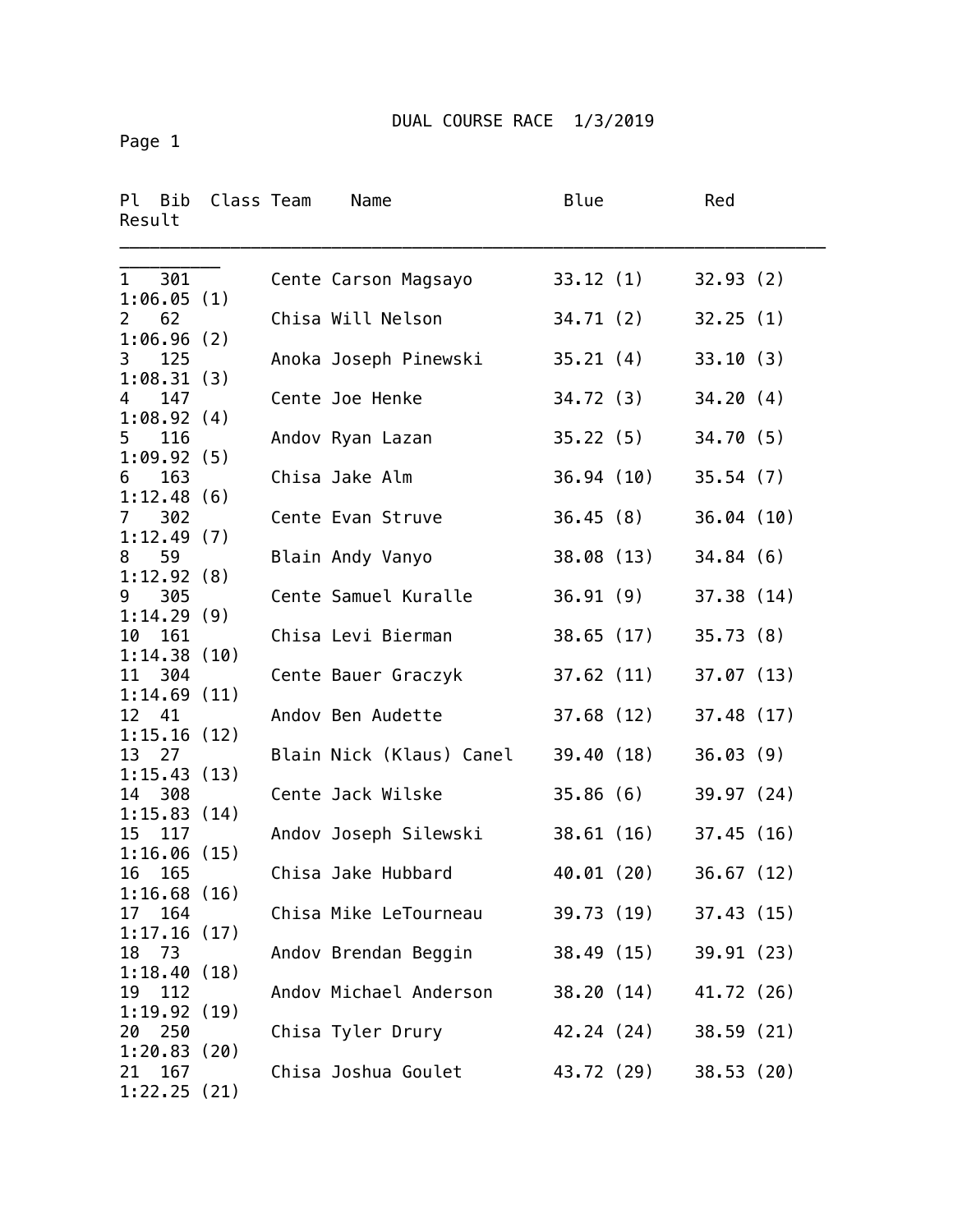| 166<br>22<br>1:22.26(22) |  | Chisa Diedrick Varichak                   | 42.86 (26) |            | 39.40(22)               |  |
|--------------------------|--|-------------------------------------------|------------|------------|-------------------------|--|
| 23<br>307                |  | Cente Garrett Graczyk                     |            | 41.99 (23) | 40.68 (25)              |  |
| 1:22.67(23)<br>24 312    |  | Cente Jared Carlson                       |            | 41.47 (22) | 42.24 (29)              |  |
| 1:23.71(24)<br>25 51     |  | Blain Eli German                          |            | 41.12 (21) | 43.46 (31)              |  |
| 1:24.58(25)              |  |                                           |            |            |                         |  |
| 26 311<br>1:26.23(26)    |  | Cente Ethan Van Zee                       | 44.36 (31) |            | 41.87 (27)              |  |
| 27<br>309                |  | Cente Peyton Newman                       | 43.00 (27) |            | 44.50 (34)              |  |
| 1:27.50(27)<br>28 134    |  | Blain Kevin Sarazin                       | 50.08(44)  |            | 38.19(19)               |  |
| 1:28.27(28)<br>29 317    |  | Cente Luke Brouillette                    |            | 45.45 (36) | 43.63 (32)              |  |
| 1:29.08(29)              |  |                                           |            |            |                         |  |
| 30<br>130<br>1:29.58(30) |  | Blain Tim Keran                           |            | 53.10 (49) | 36.48(11)               |  |
| 31<br>319                |  | Cente Joseph Lee                          |            | 46.05 (37) | 45.02 (36)              |  |
| 1:31.07(31)<br>32 215    |  | Andov Sam Fischer                         |            | 44.65 (33) | 46.65(43)               |  |
| 1:31.30(32)              |  |                                           |            |            |                         |  |
| 33 318<br>1:32.10(33)    |  | Cente Evan Hobday                         | 45.16(35)  |            | 46.94 (44)              |  |
| 34<br>184                |  | Armst Neil Jurgensen                      | 47.26 (39) |            | 45.58 (38)              |  |
| 1:32.84(34)<br>35<br>251 |  | Chisa Jake Helgason                       |            | 48.41 (43) | 44.47 (33)              |  |
| 1:32.88(35)              |  |                                           |            |            |                         |  |
| 36 314<br>1:33.56(36)    |  | Cente Cade Rutz                           | 47.34 (40) |            | 46.22 (40)              |  |
| 169<br>37                |  | Chisa Joel Mellum                         |            | 44.55 (32) | 49.44 (46)              |  |
| 1:33.99(37)<br>38<br>123 |  | Anoka Emmett Franzwa                      |            | 50.96 (46) | 46.25(41)               |  |
| 1:37.21(38)              |  |                                           |            |            |                         |  |
| 39<br>303<br>1:38.51(39) |  | Cente PJ Marshall                         | 36.10(7)   |            | 1:02.41(68)             |  |
| 40 252                   |  | Chisa Nate Unruh                          |            |            | 43.70 (28) 55.91 (59)   |  |
| 1:39.61(40)<br>41 254    |  | Chisa Jared Howlett 50.68 (45) 49.66 (47) |            |            |                         |  |
| 1:40.34(41)              |  |                                           |            |            |                         |  |
| 42<br>-35                |  | Blain Justin Rhine                        |            |            | 55.65 (53) 46.20 (39)   |  |
| 1:41.85(42)<br>43<br>58  |  | Anoka Jackson Shepard                     |            |            | 42.36 (25) 1:00.66 (67) |  |
| 1:43.02(43)              |  |                                           |            |            |                         |  |
| 44 320<br>1:44.28(44)    |  | Cente Aiden Sherer                        |            | 52.66 (48) | 51.62(51)               |  |
| 168<br>45                |  | Chisa Ethan Johnson                       |            |            | 59.04 (59) 45.25 (37)   |  |
| 1:44.29(45)<br>46<br>110 |  | Andov Blake Swanson                       |            |            | 47.67 (41) 57.06 (61)   |  |
| 1:44.73(46)              |  |                                           |            |            |                         |  |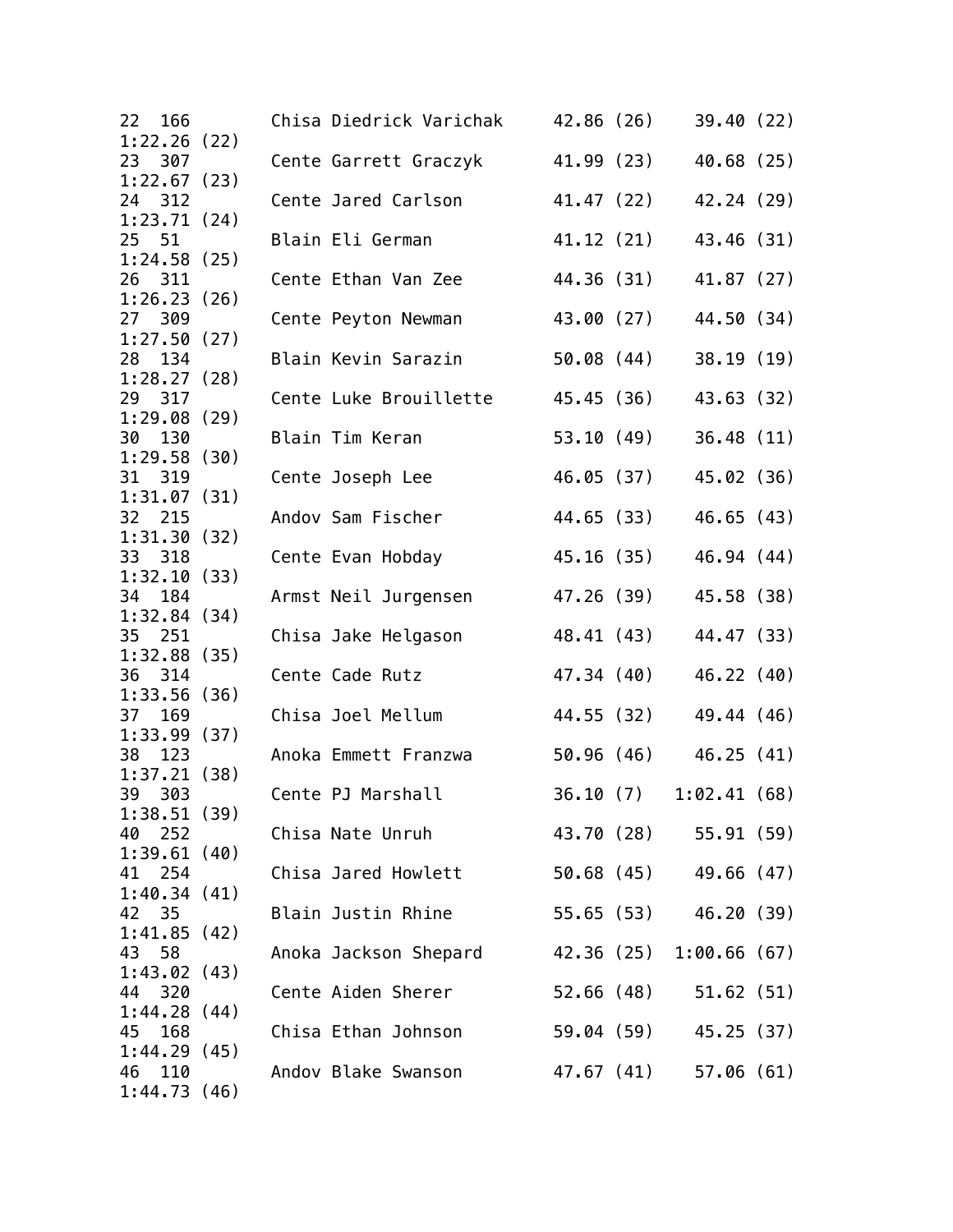| 47 185      | Armst Treffen Spore | 54.97 (52)  | 50.60(49)  |
|-------------|---------------------|-------------|------------|
| 1:45.57(47) |                     |             |            |
| 48 306      | Cente Sam Harris    | 1:08.71(68) | 37.48(17)  |
| 1:46.19(48) |                     |             |            |
| 49 216      | Andov Parker Guy    | 55.77 (55)  | 51.64 (52) |
| 1:47.41(49) |                     |             |            |
| 50 201      | Cente Andrew Brezny | 54.88 (51)  | 52.86(54)  |
| 1:47.74(50) |                     |             |            |

\_\_\_\_\_\_\_\_\_\_\_\_\_\_\_\_\_\_\_\_\_\_\_\_\_\_\_\_\_\_\_\_\_\_\_\_\_\_\_\_\_\_\_\_\_\_\_\_\_\_\_\_\_\_\_\_\_\_\_\_\_\_\_\_\_\_\_\_\_\_

Ski Club Software from www.SplitSecond.com 1/4/2019 9:46:35 AM

~~~~~~~~~~~~~~~~~~~~~~~~~~~~~~~~~~~ NEW PAGE

~~~~~~~~~~~~~~~~~~~~~~~~~~~~~~~~~~~

DUAL COURSE RACE 1/3/2019

Page 2

\_\_\_\_\_\_\_\_\_\_

| Result | Pl Bib | Class Team  | Name                   | Blue         | Red                       |  |
|--------|--------|-------------|------------------------|--------------|---------------------------|--|
| 51 401 |        |             | NW Al CONNOR RITTER    | 55.75 (54)   | 52.39(53)                 |  |
|        |        | 1:48.14(51) |                        |              |                           |  |
| 52 310 |        |             | Cente Owen Linser      | 1:06.24(65)  | 42.05 (28)                |  |
|        |        | 1:48.29(52) |                        |              |                           |  |
| 53 202 |        |             | Cente Bruce Johnson    | 53.45 (50)   | 55.76 (57)                |  |
|        |        | 1:49.21(53) |                        |              |                           |  |
| 54 122 |        |             | Anoka Alexander Besch  | 1:07.07 (67) | 43.42 (30)                |  |
|        |        | 1:50.49(54) |                        |              |                           |  |
| 55 143 |        |             | Cente Victor Stevenson | 57.35 (58)   | 53.29 (55)                |  |
|        |        | 1:50.64(55) |                        |              |                           |  |
| 56     | 213    |             | Andov Gavin Lenarz     | 56.10 (56)   | 55.51(56)                 |  |
|        |        | 1:51.61(56) |                        |              |                           |  |
| 57 115 |        | 1:53.29(57) | Andov Kolten Johnson   | 46.41 (38)   | 1:06.88(72)               |  |
| 58     | 100    |             | NW Al REESE LEVENDUSKY | 57.00 (57)   | 56.52(60)                 |  |
|        |        | 1:53.52(58) |                        |              |                           |  |
| 59 113 |        |             | Andov Daniel Buchanan  |              | $51.05(47)$ $1:03.63(70)$ |  |
|        |        | 1:54.68(59) |                        |              |                           |  |
| 60 124 |        |             | Anoka Joel Wagner      | 1:10.02(70)  | 46.54 (42)                |  |
|        |        | 1:56.56(60) |                        |              |                           |  |
| 61     | 182    |             | Armst Jack Dreyer      | 1:09.38(69)  | 48.40 (45)                |  |
|        |        | 1:57.78(61) |                        |              |                           |  |
| 62 67  |        |             | Blain Alec Thoreen     | 1:03.16(63)  | 55.76 (57)                |  |
|        |        | 1:58.92(62) |                        |              |                           |  |
| 63 313 |        |             | Cente Michael Cessna   | 1:14.79(73)  | 44.93 (35)                |  |
|        |        | 1:59.72(63) |                        |              |                           |  |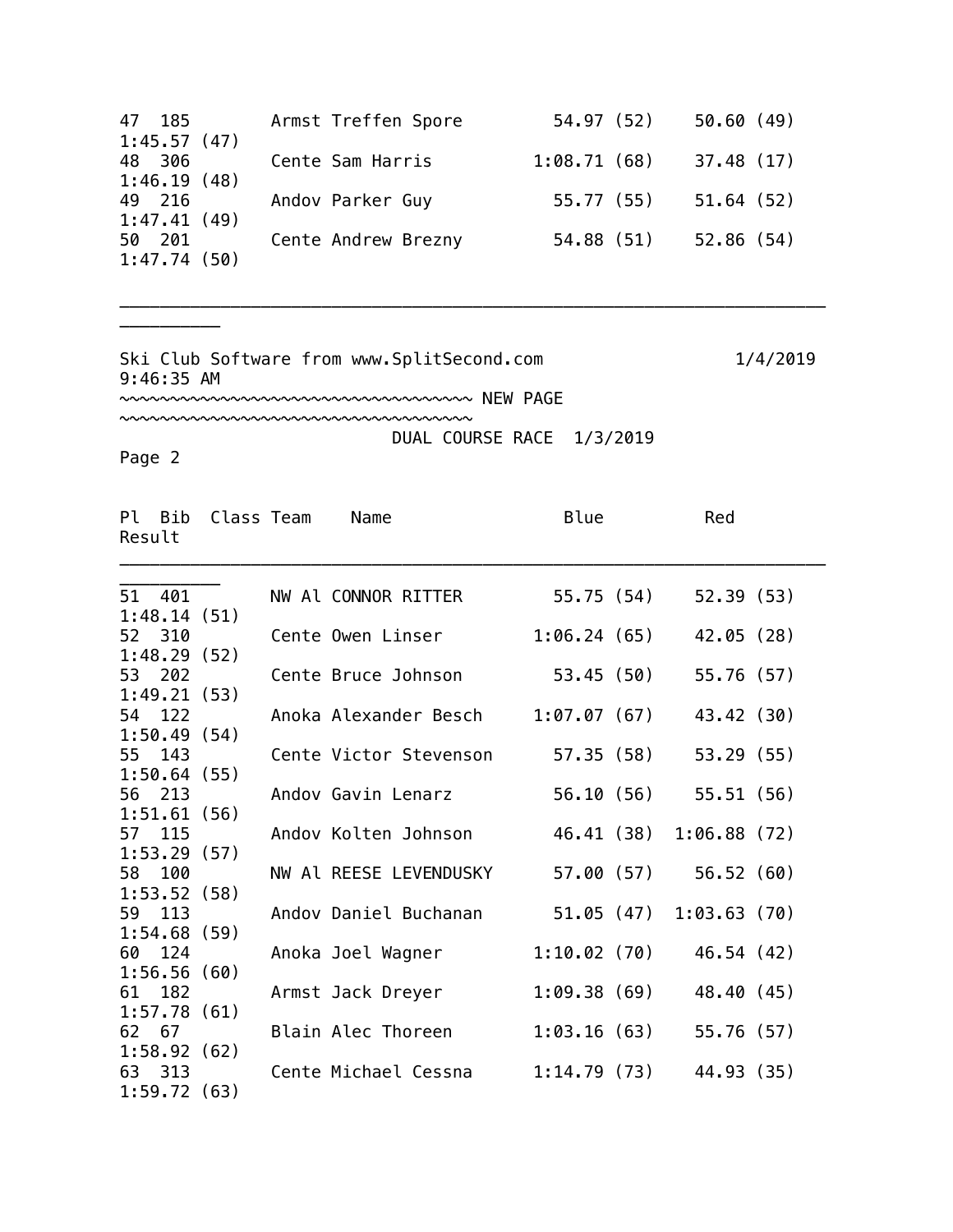| 64 141    |             | Cente Seth Semmler                    | 1:01.73(62) |            | 58.50(64)   |  |
|-----------|-------------|---------------------------------------|-------------|------------|-------------|--|
|           | 2:00.23(64) |                                       |             |            |             |  |
| 65 255    |             | Chisa Atlas Johnson                   | 1:03.34(64) |            | 59.10(65)   |  |
|           | 2:02.44(65) |                                       |             |            |             |  |
| 66 111    |             | Andov Henry Sharon                    | 1:14.48(72) |            | 50.06(48)   |  |
|           | 2:04.54(66) |                                       |             |            |             |  |
| 67 186    |             | Armst Devon Holm-Hansen               | 1:01.53(61) |            | 1:03.55(69) |  |
|           | 2:05.08(67) |                                       |             |            |             |  |
| 68 118    |             | Andov Hayden Carroll                  | 1:06.83(66) |            | 1:00.64(66) |  |
|           | 2:07.47(68) |                                       |             |            |             |  |
| 69 253    |             | Chisa Logan West                      | 43.77 (30)  |            | 1:24.60(74) |  |
|           | 2:08.37(69) |                                       |             |            |             |  |
| 70 119    |             | Andov Justin Gerdes                   | 1:13.25(71) |            | 58.05(63)   |  |
|           | 2:11.30(70) |                                       |             |            |             |  |
| 71 162    |             | Chisa Owen Boyle                      | 47.88 (42)  |            | 1:33.97(75) |  |
|           | 2:21.85(71) |                                       |             |            |             |  |
| 72 188    |             | Armst Oscar Fuentes-Tarr 1:37.96 (74) |             |            | 1:16.31(73) |  |
|           | 2:54.27(72) |                                       |             |            |             |  |
| 73 121    |             | Anoka Jackson Dehen                   | 2:23.77(75) |            | 50.95(50)   |  |
|           | 3:14.72(73) |                                       |             |            |             |  |
| 74 187    |             | Armst Andy Spolar                     | 3:07.71(76) |            | 1:06.23(71) |  |
|           | 4:13.94(74) |                                       |             |            |             |  |
| 75 142    |             | Cente Jackson Copiskey                |             | DNF        | 57.34(62)   |  |
| 76<br>1   |             | Andov Ben Rudnicki                    |             | <b>DNS</b> | <b>DNS</b>  |  |
| 77<br>84  |             | Armst Andrew Ganger                   |             | <b>DNS</b> | <b>DNS</b>  |  |
| 78<br>137 |             | Blain Lukas Vanwechel                 | <b>DNS</b>  |            | <b>DNS</b>  |  |
| 79        | 138         | Blain Alex Wolters                    | 44.72 (34)  |            | <b>DNF</b>  |  |
| 80<br>3   |             | Blain Jackson Pilarski                | 1:00.31(60) |            | <b>DNF</b>  |  |

\_\_\_\_\_\_\_\_\_\_\_\_\_\_\_\_\_\_\_\_\_\_\_\_\_\_\_\_\_\_\_\_\_\_\_\_\_\_\_\_\_\_\_\_\_\_\_\_\_\_\_\_\_\_\_\_\_\_\_\_\_\_\_\_\_\_\_\_\_\_